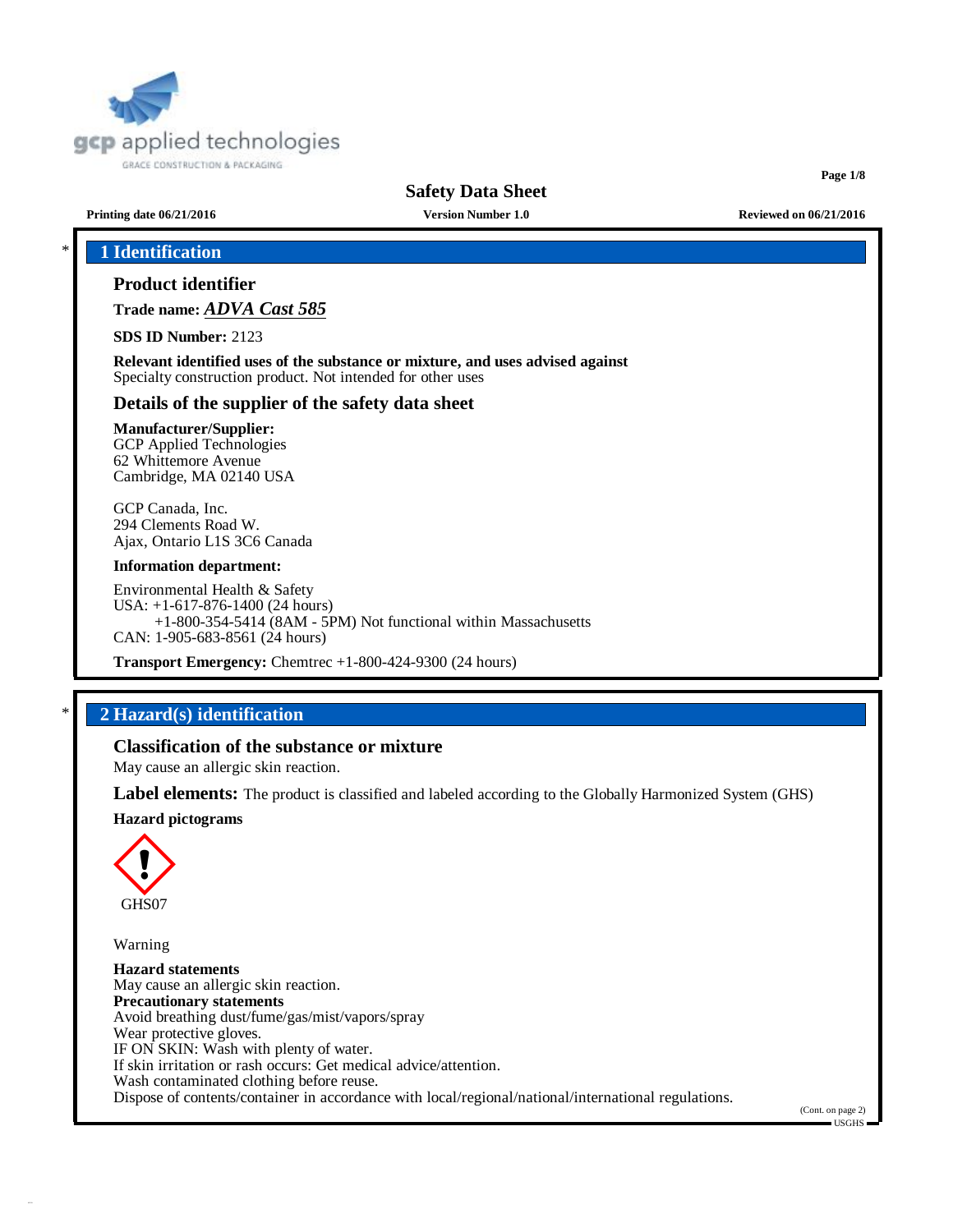### **Printing date 06/21/2016 Version Number 1.0 Reviewed on 06/21/2016**

**Trade name:** *ADVA Cast 585*

**NFPA ratings (scale 0 - 4)**

1 1  $\overline{0}$  $Health = 1$  $Fire = 1$ Reactivity  $= 0$ 

### **HMIS-ratings (scale 0 - 4)**

**HEALTH**  FIRE REACTIVITY  $\boxed{0}$  Reactivity = 0 1  $\overline{1}$ Health  $= 1$  $Flammability = 1$ 

### **Other hazards**

**Results of PBT and vPvB assessment**

**PBT:** Not applicable. **vPvB:** Not applicable.

# \* **3 Composition/information on ingredients**

#### **Chemical characterization: Mixtures**

**Description:** Mixture of the substances listed below with additional nonhazardous ingredients.

**Hazardous components:**

26172-55-4 5-chloro-2-methyl-2H-isothiazol-3-one 0.0-0.1%

**Additional information:** For the wording of the listed hazard phrases refer to section 16.

#### \* **4 First-aid measures**

#### **Description of first aid measures**

**General information:** Get medical advice/attention if you feel unwell.

#### **After inhalation:**

Supply fresh air. If required, provide artificial respiration. Keep patient warm. Consult doctor if symptoms persist.

**After skin contact:** Generally the product does not irritate the skin.

#### **After eye contact:**

Rinse opened eye for several minutes under running water.

Rinse cautiously with water for several minutes.

Seek immediate medical advice.

#### **After swallowing:**

Wash out mouth with water

Do not induce vomiting; immediately call for medical help.

Never give anything by mouth to an unconscious person.

#### **Information for doctor:**

**Most important symptoms and effects, both acute and delayed** May cause sensitization by skin contact.

(Cont. on page 3) USGHS

(Cont. from page 1)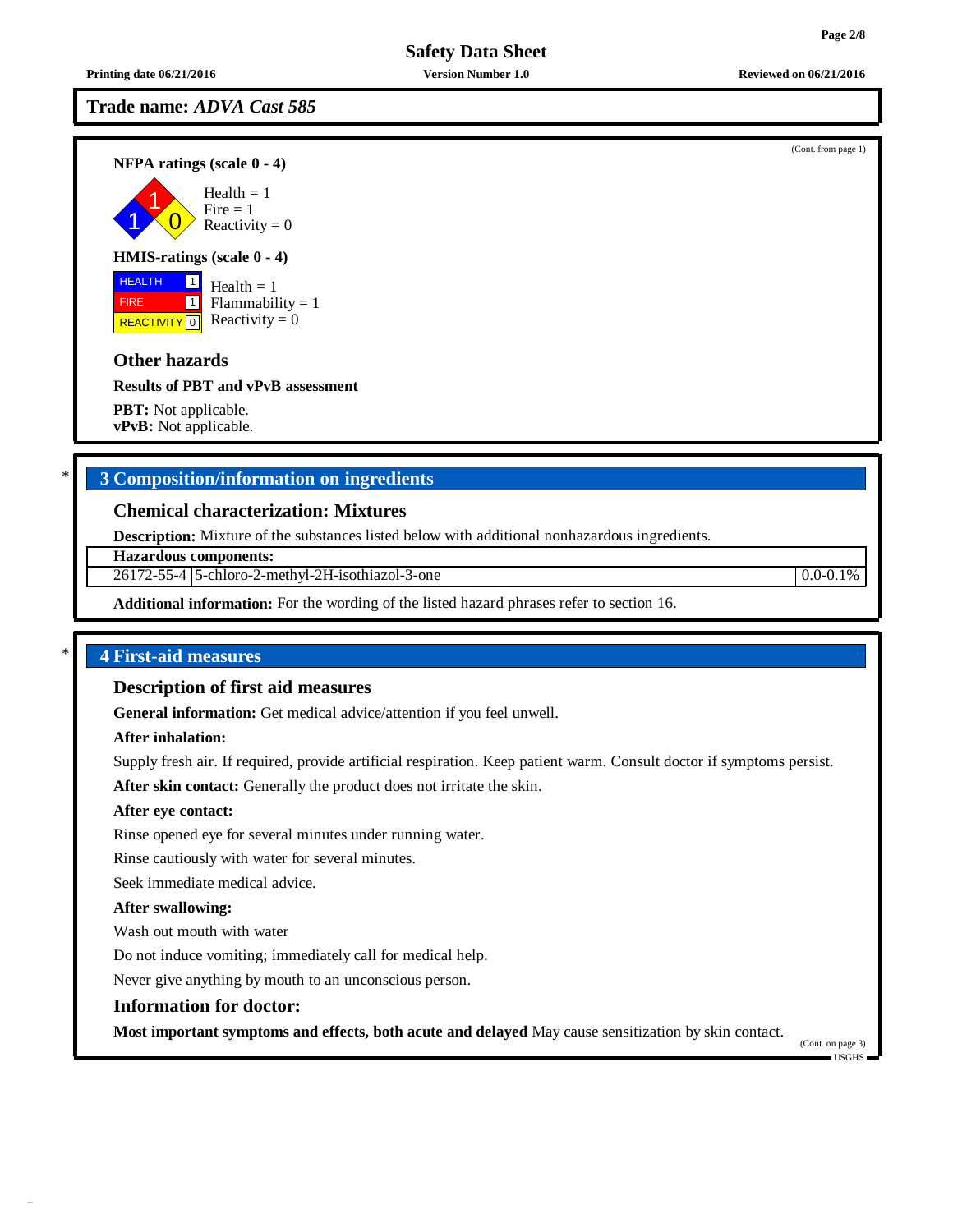#### **Printing date 06/21/2016 Version Number 1.0 Reviewed on 06/21/2016**

**Trade name:** *ADVA Cast 585*

**Indication of any immediate medical attention and special treatment needed** No further relevant information available.

#### **5 Fire-fighting measures**

**Special hazards arising from the substance or mixture** No further relevant information available.

**Additional information** Collect contaminated fire fighting water separately. It must not enter the sewage system.

#### \* **6 Accidental release measures**

#### **Personal precautions, protective equipment and emergency procedures**

Wear protective equipment. Keep unprotected persons away.

#### **Methods and material for containment and cleaning up:**

Contain and/or absorb spill with inert material (i.e. sand, vermiculite) then place in a suitable container.

Dispose contaminated material as waste according to section 13 of the SDS.

#### **Reference to other sections**

See Section 7 for information on safe handling.

See Section 8 for information on personal protection equipment.

See Section 13 for disposal information.

#### **7 Handling and storage**

#### **Handling:**

#### **Precautions for safe handling**

Open and handle receptacle with care.

Prevent formation of aerosols. Avoid contact with eyes, skin and clothing. Do not take internally. Practice good personal hygiene to avoid ingestion. Use only with adequate ventilation. Wash clothing before reuse. FOR PROFESSIONAL USE ONLY. KEEP OUT OF CHILDREN'S REACH.

**Information about protection against explosions and fires:** No special measures required.

**Conditions for safe storage, including any incompatibilities**

**Storage:**

**Information about storage in one common storage facility:** No special measures required.

**Further information about storage conditions:** Keep receptacle tightly sealed.

**Specific end use(s)** No further relevant information available.

#### \* **8 Exposure controls/personal protection**

**Additional information about design of technical systems:** No further data; see item 7.

(Cont. on page 4) USGHS

(Cont. from page 2)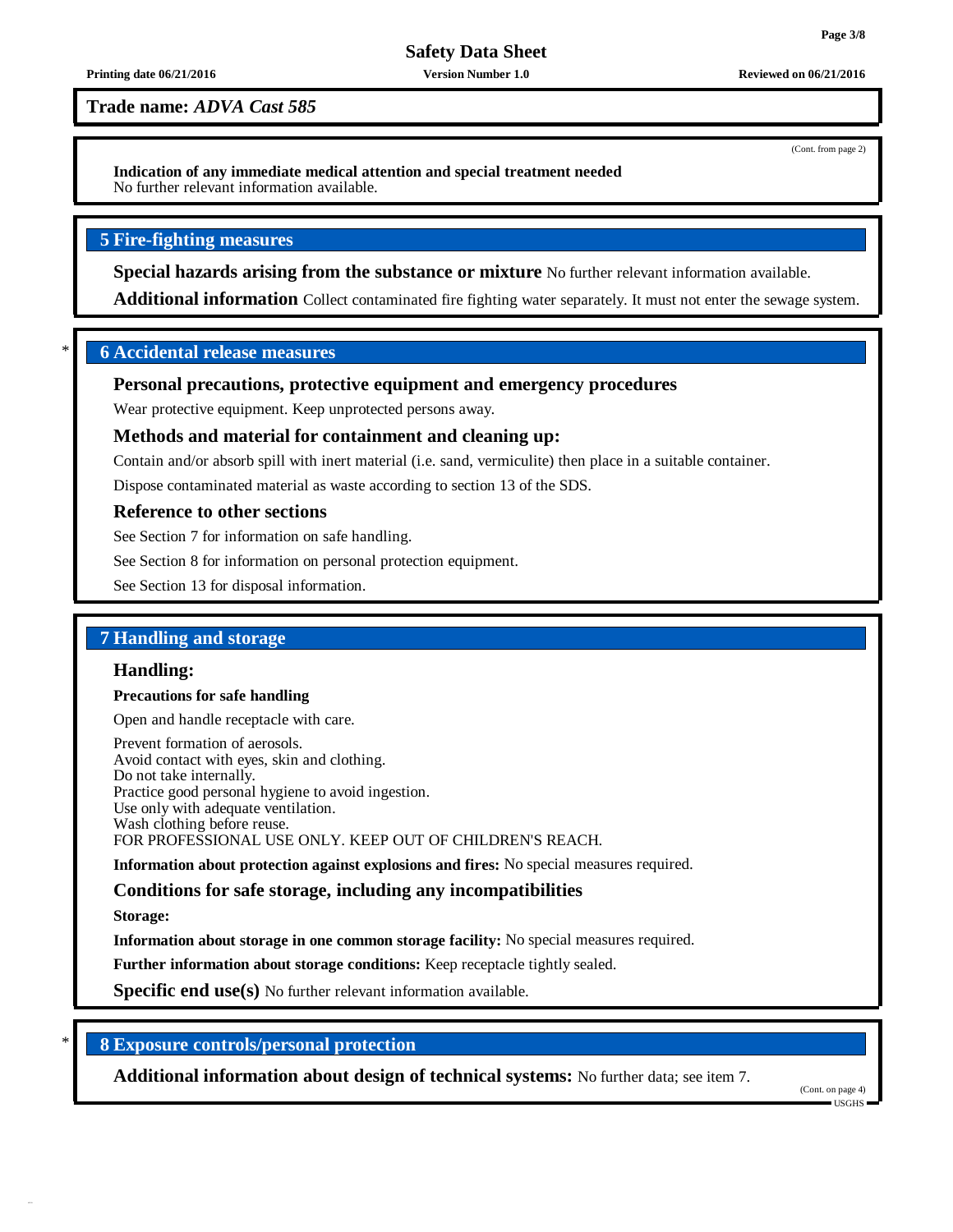**Trade name:** *ADVA Cast 585*

(Cont. from page 3)

### **Control parameters**

**Components with limit values that require monitoring at the workplace:** The product does not contain any relevant quantities of materials with critical values that have to be monitored at the workplace.

**Additional information:** The lists that were valid during the creation were used as basis.

#### **Exposure controls**

**Personal protective equipment:**

**General protective and hygienic measures:**

Avoid contact with the eyes and skin.

The usual precautionary measures for handling chemicals should be followed.

#### **Breathing equipment:**

Control exposure to ingredients with workplace control parameters if mentioned above. If no ingredients are listed, respiratory protection is generally not required.

If exposure limits are listed and may be exceeded, use approved respiratory protective equipment and filter type appropriate for the listed ingredients. (NIOSH, CEN, etc.).

**Protection of hands:** Rubber or other impervious gloves should be worn to prevent skin contact.

**Eye protection:**



Safety glasses with side shield protection.



A face shield should also be worn if there is potential exposure to splash or spray.

#### **Body protection:**

Use personal protective equipment as required.

Take off contaminated clothing.

| Information on basic physical and chemical properties |                                    |  |
|-------------------------------------------------------|------------------------------------|--|
| <b>General Information</b>                            |                                    |  |
| Appearance:                                           |                                    |  |
| Form:                                                 | Liquid                             |  |
| Color:                                                | According to product specification |  |
| Odor:                                                 | Characteristic                     |  |
| Odor threshold:                                       | Not determined.                    |  |
| pH-value (~) at 20 $^{\circ}$ C (68 $^{\circ}$ F):    | 6                                  |  |
| <b>Change in condition</b>                            |                                    |  |
| <b>Melting point/Melting range:</b>                   | Undetermined.                      |  |
| <b>Boiling point/Boiling range:</b>                   | Undetermined.                      |  |
| <b>Flash point:</b>                                   | Not applicable.                    |  |

USGHS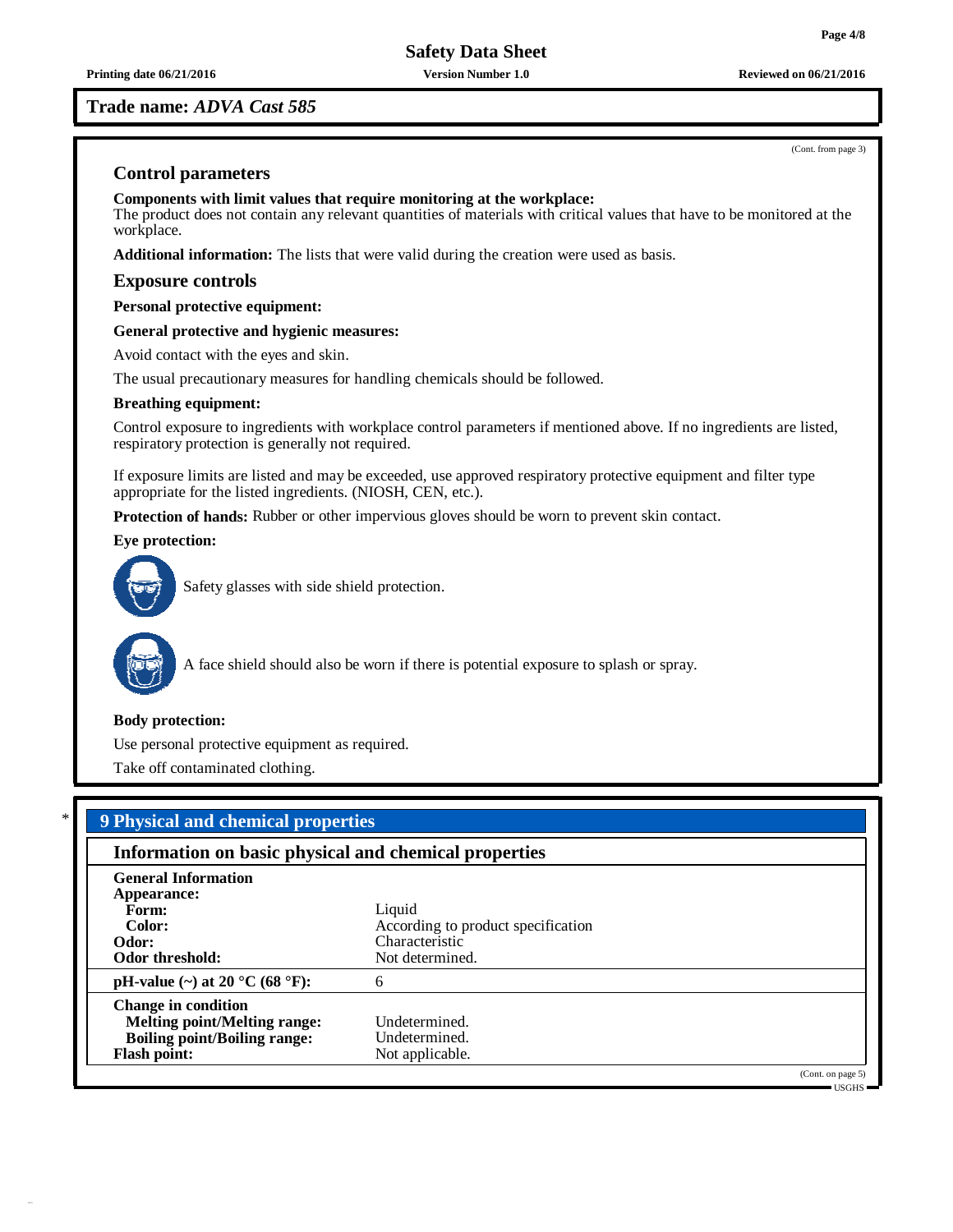**Printing date 06/21/2016 Version Number 1.0 Reviewed on 06/21/2016**

# **Trade name:** *ADVA Cast 585*

|                                                                                                                                | (Cont. from page 4)                                                                                                |  |
|--------------------------------------------------------------------------------------------------------------------------------|--------------------------------------------------------------------------------------------------------------------|--|
| <b>Flammability (solid, gaseous):</b>                                                                                          | Not applicable.                                                                                                    |  |
| <b>Decomposition temperature:</b><br>Auto igniting:<br>Danger of explosion:                                                    | Not determined.<br>Product is not selfigniting.<br>Product does not present an explosion hazard.                   |  |
| <b>Explosion limits:</b><br>Lower:<br><b>Upper:</b><br><b>VOC Content (max):</b>                                               | Not determined.<br>Not determined.<br>Not determined.                                                              |  |
| Vapor pressure:<br>Density: (~) at 20 °C (68 °F)<br><b>Relative density</b><br><b>Vapor density</b><br><b>Evaporation rate</b> | Not determined.<br>$1.1$ g/cm <sup>3</sup> (9.18 lbs/gal)<br>Not determined.<br>Not determined.<br>Not determined. |  |
| Solubility in / Miscibility with<br>Water:                                                                                     | Not miscible or difficult to mix.                                                                                  |  |
| <b>Partition coefficient (n-octanol/water):</b> Not determined.                                                                |                                                                                                                    |  |
| <b>Viscosity:</b><br>Dynamic:<br>Kinematic:<br>Molecular weight                                                                | Not determined.<br>Not determined.<br>Not applicable.                                                              |  |
| <b>Other information</b>                                                                                                       | No further relevant information available.                                                                         |  |

# \* **10 Stability and reactivity**

**Reactivity** Stable under normal conditions.

**Chemical stability**

**Thermal decomposition:** No decomposition if used according to specifications.

**Conditions to avoid** No further relevant information available.

**Incompatible materials:** No further relevant information available.

**Hazardous decomposition products:** Carbon monoxide and carbon dioxide

#### \* **11 Toxicological information**

**Information on toxicological effects**

**Acute toxicity:**

**Primary irritant effect:**

**on the skin:** No irritating effect expected

**on the eye:** No irritating effect expected

**inhalation:** No irritating effect expected

#### **Sensitization:**

Sensitization possible through skin contact. May cause an allergic skin reaction.

(Cont. on page 6) USGHS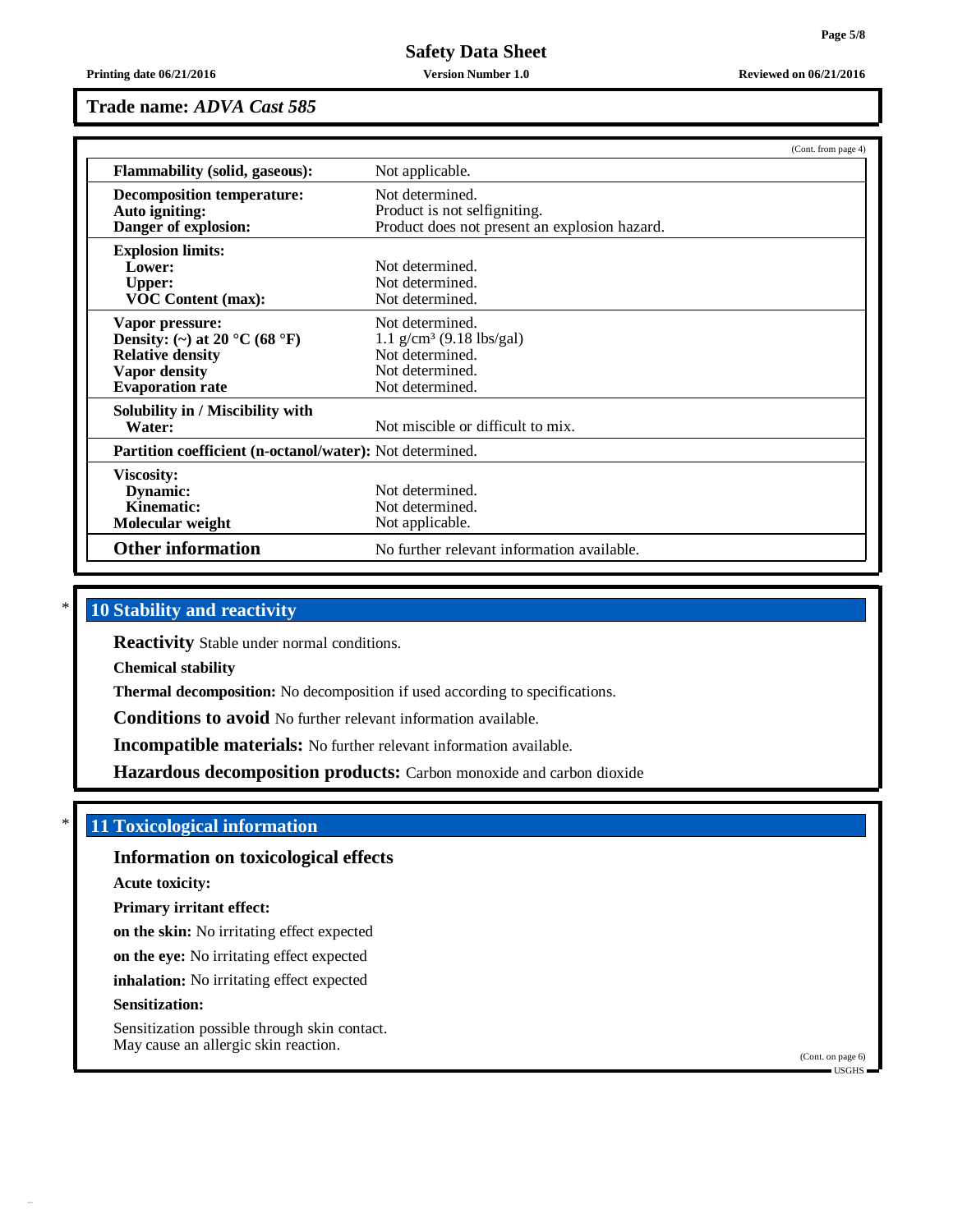**Printing date 06/21/2016 Version Number 1.0 Reviewed on 06/21/2016**

**Trade name:** *ADVA Cast 585*

(Cont. from page 5)

#### **Additional toxicological information:**

**Carcinogenic categories**

**IARC (International Agency for Research on Cancer) Human Carcinogenicity: Group 1- Positive, Group 2A- Probable, Group 2B- Possible, Group 3- Not Classifiable**

7631-86-9 Silicon dioxide, amorphous, chemically prepared 3

**NTP (National Toxicology Program)**

**K–Known to be carcinogenic, R–May reasonably be anticipated to be carcinogenic**

None of the ingredients is listed.

**OSHA-Ca (Occupational Safety & Health Administration)**

None of the ingredients is listed.

### \* **12 Ecological information**

#### **Toxicity**

**Aquatic toxicity:** No further relevant information available.

**Persistence and degradability** No further relevant information available.

#### **Behavior in environmental systems:**

**Bioaccumulative potential** No further relevant information available.

**Mobility in soil** No further relevant information available.

#### **Additional ecological information:**

**General notes:** Not known to be hazardous to water.

#### **Results of PBT and vPvB assessment**

**PBT:** Not applicable. **vPvB:** Not applicable.

**Other adverse effects** No further relevant information available.

# \* **13 Disposal considerations**

#### **Waste treatment methods**

**Recommendation:**



Must not be disposed of together with household garbage. Do not allow product to reach sewage system.

## **Uncleaned packagings:**

**Recommendation:** Disposal must be made according to official regulations.

# \* **14 Transport information**

**UN-Number DOT, ADR, ADN, IMDG, IATA** Not applicable.

(Cont. on page 7) USGHS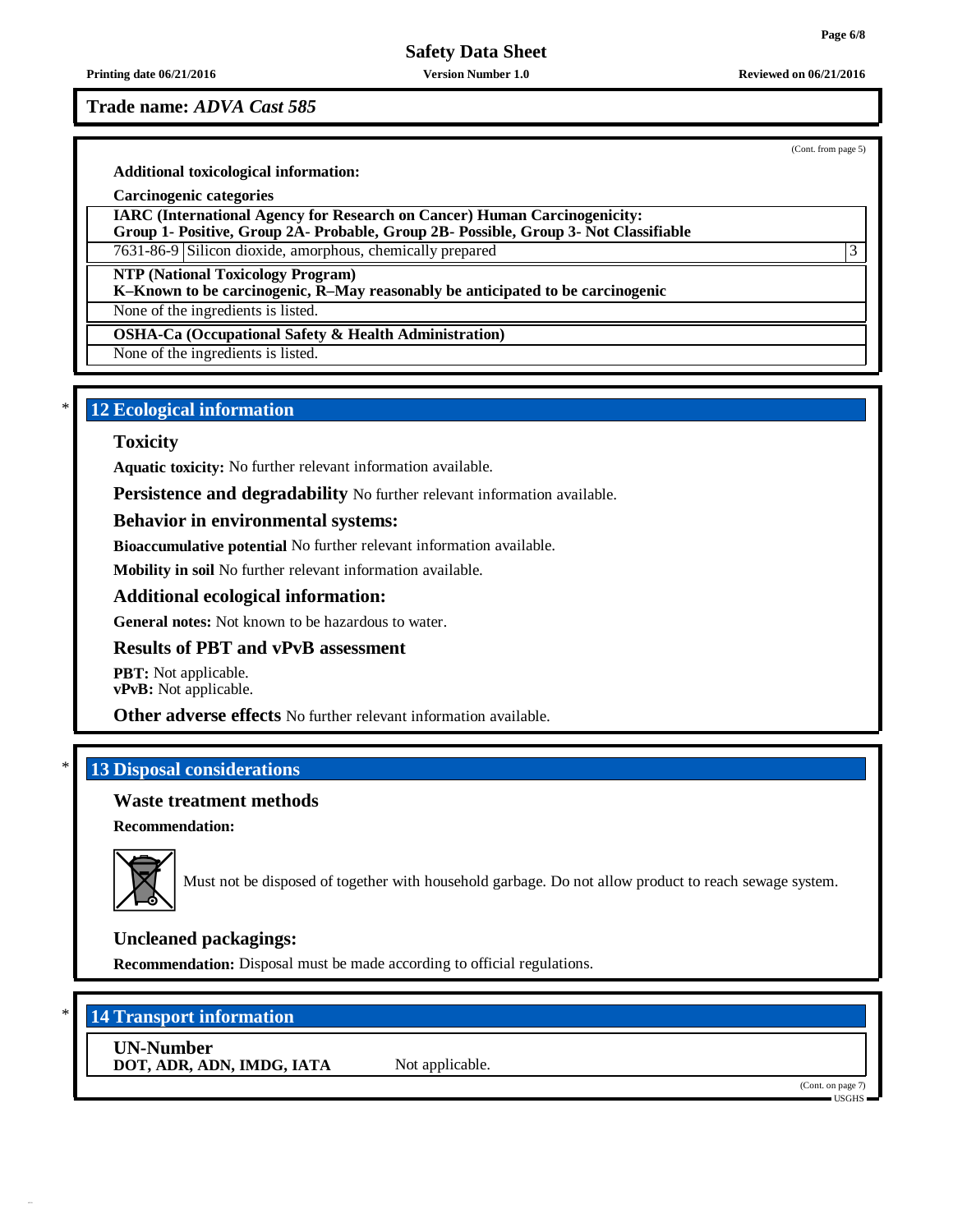#### **Printing date 06/21/2016 Version Number 1.0 Reviewed on 06/21/2016**

**Trade name:** *ADVA Cast 585*

|                                                           | (Cont. from page 6)                                                                                             |
|-----------------------------------------------------------|-----------------------------------------------------------------------------------------------------------------|
| UN proper shipping name<br>DOT, ADR, ADN, IMDG, IATA      | Not applicable.                                                                                                 |
| <b>Transport hazard class(es)</b>                         |                                                                                                                 |
| DOT, ADR, ADN, IMDG, IATA<br><b>Class</b>                 | Not applicable.                                                                                                 |
| <b>Packing group</b><br>DOT, ADR, IMDG, IATA              | Not applicable.                                                                                                 |
| <b>Environmental hazards:</b><br><b>Marine pollutant:</b> | N <sub>0</sub>                                                                                                  |
| <b>Special precautions for user</b>                       | Not applicable.                                                                                                 |
|                                                           | <b>Transport/Additional information:</b> Not classified as a dangerous good for transport by road, rail or air. |
| DOT<br><b>Remarks:</b>                                    | Not Regulated.                                                                                                  |

# \* **15 Regulatory information**

| <b>SARA (Superfund Amendments and Reauthorization Act)</b>  |                                                                                              |
|-------------------------------------------------------------|----------------------------------------------------------------------------------------------|
| Section 302/304 (extremely hazardous substances):           |                                                                                              |
| None of the ingredients is listed.                          |                                                                                              |
|                                                             | Section 313 Reportable Ingredients (Chemicals present below reporting threshold are exempt): |
| None of the ingredients is listed.                          |                                                                                              |
| <b>SARA Section 312/Tier I &amp; II Hazard Categories:</b>  |                                                                                              |
| Health Immediate (acute)                                    | Yes                                                                                          |
| Health Delayed (chronic)                                    | No                                                                                           |
| Flammable                                                   | N <sub>0</sub>                                                                               |
| Reactive                                                    | N <sub>0</sub>                                                                               |
| Pressure                                                    | N <sub>0</sub>                                                                               |
| <b>North America Chemical Inventory Status</b>              |                                                                                              |
| <b>TSCA (Toxic Substances Control Act - United States):</b> |                                                                                              |
|                                                             | All ingredients are listed or exempt from listing unless otherwise noted below.              |
| <b>CEPA</b> (Canadian DSL):                                 |                                                                                              |
|                                                             | All ingredients are listed or exempt from listing unless otherwise noted below.              |
| <b>Right to Know Ingredient Disclosure:</b>                 |                                                                                              |
| Proprietary Polyacrylate NJTSN 801416052                    |                                                                                              |
|                                                             | Proprietary short chain organic alcohol - NJTSN801416097                                     |
| 7732-18-5 Water                                             |                                                                                              |
| <b>California Proposition 65</b>                            |                                                                                              |
| <b>Chemicals known to cause cancer:</b>                     |                                                                                              |
| Dichloromethane                                             |                                                                                              |
| Chemicals known to cause reproductive toxicity for females: |                                                                                              |
| None of the ingredients is listed.                          |                                                                                              |
| Chemicals known to cause reproductive toxicity for males:   |                                                                                              |
| None of the ingredients is listed.                          |                                                                                              |
|                                                             | (Cont. on page 8)<br>$\equiv$ USGHS $\equiv$                                                 |